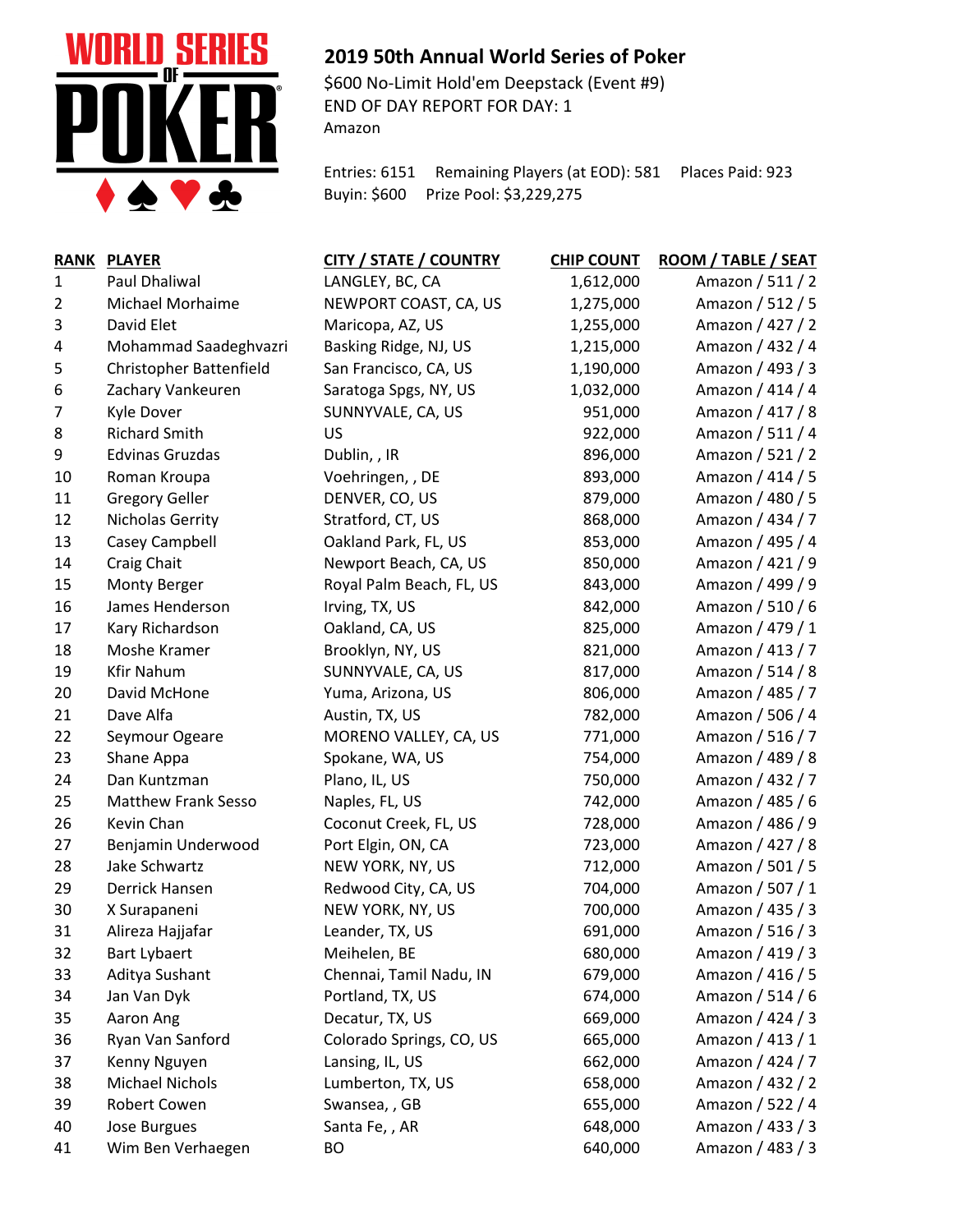| 42 | Craig Disalvo             | Garfield, NJ, US           | 634,000 | Amazon / 487 / 4 |
|----|---------------------------|----------------------------|---------|------------------|
| 43 | <b>Stephen Song</b>       | Greenwich, CT, US          | 633,000 | Amazon / 510 / 1 |
| 44 | <b>Michael Clements</b>   | Burns, TN, US              | 631,000 | Amazon / 497 / 1 |
| 45 | Eric Holt                 | Medina, OH, US             | 622,000 | Amazon / 489 / 4 |
| 46 | James J Villas            | Indian Wells, CA, US       | 615,000 | Amazon / 419 / 9 |
| 47 | Ronnie Lamb               | Arlington, VA, US          | 607,000 | Amazon / 515 / 7 |
| 48 | Ryan Daneliuk             | US                         | 605,000 | Amazon / 415 / 5 |
| 49 | Antuan Bunkley            | Riviera Beach, FL, US      | 603,000 | Amazon / 502 / 9 |
| 50 | Gilberto Taveras          | Utica, NY, US              | 601,000 | Amazon / 483 / 2 |
| 51 | Daniel Negreanu           | TORONTO, ON, CA            | 601,000 | Amazon / 502 / 3 |
| 52 | Alexander Ziskin          | Vernon Hills, IL, US       | 598,000 | Amazon / 424 / 2 |
| 53 | Mark Bloomberg            | Mound, MN, US              | 589,000 | Amazon / 521 / 6 |
| 54 | Justin Liberto            | Fallston, MD, US           | 588,000 | Amazon / 487 / 6 |
| 55 | <b>Steven Westberg</b>    | Menifee, CA, US            | 584,000 | Amazon / 502 / 1 |
| 56 | Nathaen Blankenship       | KINGSLAND, GA, US          | 584,000 | Amazon / 422 / 8 |
| 57 | Namasilvayam Karmeham     | Warrenville, IL, US        | 580,000 | Amazon / 481 / 7 |
| 58 | Ryan Messick              | Bear, DE, US               | 580,000 | Amazon / 509 / 9 |
| 59 | Gabriel Jansen Falcao Bal | New Britain, CT, US        | 575,000 | Amazon / 503 / 8 |
| 60 | <b>Andrew Gilmore</b>     | RALEIGH, NC, US            | 574,000 | Amazon / 513 / 2 |
| 61 | Leif Force                | TALLAHASSEE, FL, US        | 568,000 | Amazon / 504 / 1 |
| 62 | Blaz Zerjav               | Slovenia, , SI             | 567,000 | Amazon / 430 / 4 |
| 63 | <b>Maurice Hawkins</b>    | West Palm Beach, FL, US    | 566,000 | Amazon / 520 / 5 |
| 64 | <b>Scott Fawcett</b>      | ORLANDO, FL, US            | 565,000 | Amazon / 488 / 8 |
| 65 | Joshua Thibodaux          | Thibodaux, LA, US          | 563,000 | Amazon / 522 / 9 |
| 66 | George Grabe              | Hauppauge, NY, US          | 563,000 | Amazon / 486 / 8 |
| 67 | Caleb King                | Springfield, OH, US        | 559,000 | Amazon / 502 / 2 |
| 68 | Walter Treccarichi        | Catania, , IT              | 558,000 | Amazon / 425 / 3 |
| 69 | Mike Chang                | Sunrise, FL, US            | 558,000 | Amazon / 498 / 9 |
| 70 | Christopher Grove         | PASADENA, MD, US           | 548,000 | Amazon / 495 / 7 |
| 71 | Neal Corcoran             | Onl Signup-No City, FL, US | 547,000 | Amazon / 480 / 1 |
| 72 | Alek Johnson Kandis       | Henderson, NV, US          | 538,000 | Amazon / 520 / 2 |
| 73 | Christopher Brewington    | Burns, TN, US              | 537,000 | Amazon / 514 / 2 |
| 74 | Larry Latham              | DES MOINES, WA, US         | 531,000 | Amazon / 432 / 8 |
| 75 | James Mackey              | LAS VEGAS, NV, US          | 530,000 | Amazon / 425 / 6 |
| 76 | Anthony Denove            | Toluca Lake, CA, US        | 530,000 | Amazon / 491 / 2 |
| 77 | Kaied Barkho              | WEST BLOOMFIELD, MI, US    | 528,000 | Amazon / 479 / 7 |
| 78 | <b>Matt Stout</b>         | LAS VEGAS, NV, US          | 524,000 | Amazon / 432 / 6 |
| 79 | Jason Mirza               | Fitchburg, WI, US          | 522,000 | Amazon / 433 / 5 |
| 80 | Mark Eddleman             | FAYETTEVILLE, AR, US       | 522,000 | Amazon / 482 / 7 |
| 81 | Noomis Jones              | Denver, CO, US             | 520,000 | Amazon / 421 / 7 |
| 82 | <b>Tim Farrelly</b>       | IE                         | 520,000 | Amazon / 417 / 6 |
| 83 | Jacob Naumann             | Largo, FL, US              | 517,000 | Amazon / 419 / 4 |
| 84 | Addam Smith               | Tooele, UT, US             | 514,000 | Amazon / 513 / 6 |
| 85 | Alan Carty                | EDEN PRAIRIE, MN, US       | 512,000 | Amazon / 479 / 6 |
| 86 | Raphael Duval             | Nicolet, QC, CA            | 511,000 | Amazon / 492 / 1 |
| 87 | Arash Asadabadi           | Sunnyvale, CA, US          | 509,000 | Amazon / 423 / 7 |
| 88 | <b>Brett Mcnary</b>       | Silverthorne, CO, US       | 505,000 | Amazon / 426 / 4 |
| 89 | James St Germain          | Onl Signup-No City, MI, US | 502,000 | Amazon / 492 / 9 |
| 90 | Norman Rodriguez          | NEW YORK, NY, DO           | 501,000 | Amazon / 434 / 8 |
| 91 | Daniel Nguyen             | Seattle, WA, US            | 500,000 | Amazon / 522 / 5 |
| 92 | Michael Lane              | SOUTH LYON, MI, US         | 497,000 | Amazon / 494 / 4 |
| 93 | Novica Miskovic           | Stoney Creek, ON, CA       | 494,000 | Amazon / 415 / 9 |
|    |                           |                            |         |                  |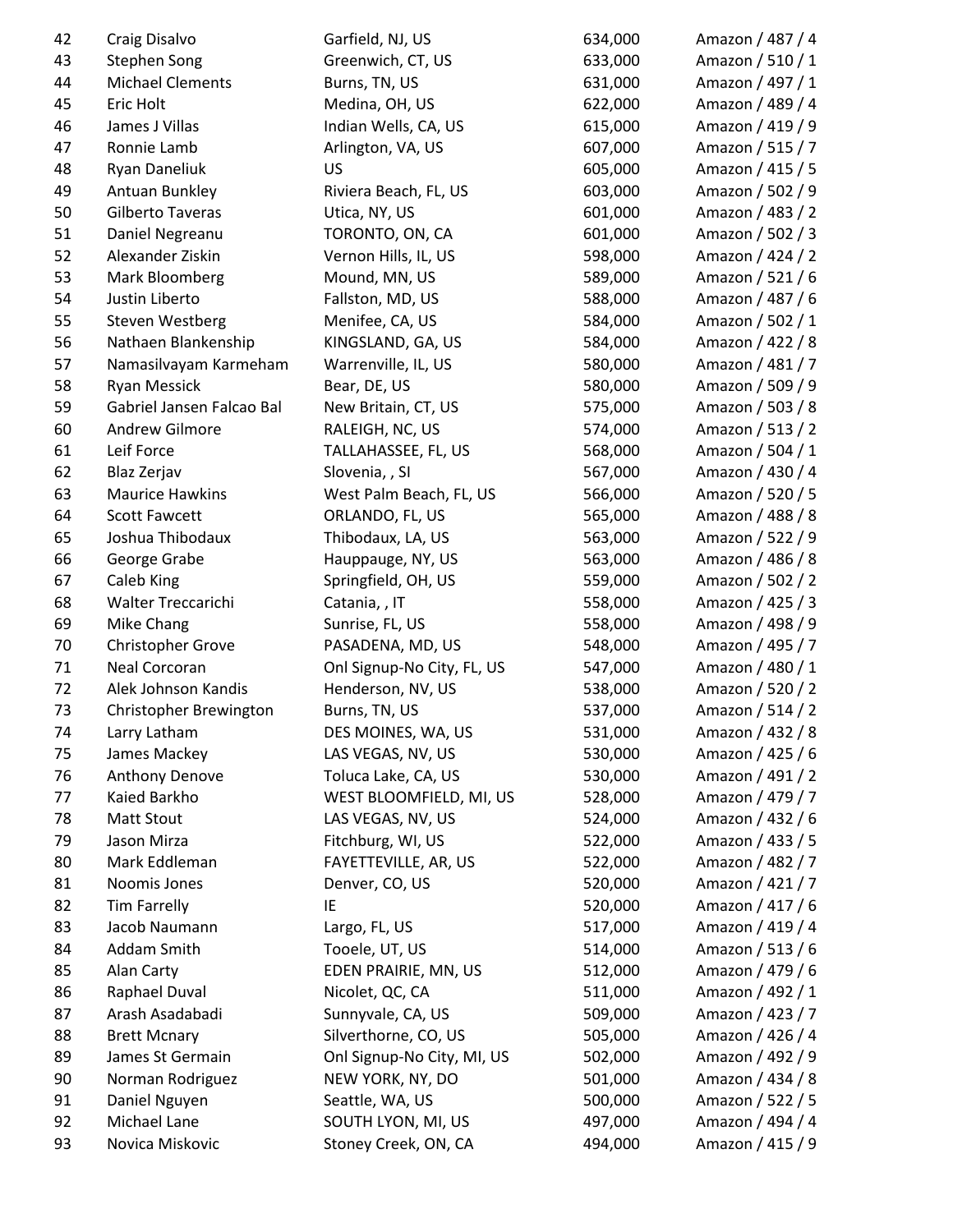| 94  | <b>Brian England</b>     | HAZLET, NJ, US              | 493,000 | Amazon / 519 / 6 |
|-----|--------------------------|-----------------------------|---------|------------------|
| 95  | Alexander Fernandez      | Centreville, VA, US         | 488,000 | Amazon / 481 / 6 |
| 96  | Le Guan                  | San Francisco, CA, US       | 488,000 | Amazon / 426 / 3 |
| 97  | <b>Todd Rosenthal</b>    | FORT MILL, SC, US           | 485,000 | Amazon / 510 / 8 |
| 98  | <b>Hung Truong</b>       | <b>BROOKLYN, NY, US</b>     | 482,000 | Amazon / 511 / 1 |
| 99  | Paulo Villena            | Valencia, , GS              | 480,000 | Amazon / 497 / 7 |
| 100 | DID NOT REPORT 1         | US                          | 480,000 | Amazon / 500 / 5 |
| 101 | Megan Moore              | Oklahoma City, OK, US       | 478,000 | Amazon / 495 / 8 |
| 102 | Nicholas Glassman        | Hays, KS, US                | 478,000 | Amazon / 507 / 2 |
| 103 | David Shmuel             | Miami, FL, US               | 474,000 | Amazon / 418 / 6 |
| 104 | Rocco Valdes             | Miami Lakes, FL, US         | 471,000 | Amazon / 494 / 5 |
| 105 | Robert Kasawdish         | SPRING VALLEY, CA, US       | 471,000 | Amazon / 414 / 8 |
| 106 | Marcus Laffen            | CUPERTINO, CA, US           | 471,000 | Amazon / 502 / 7 |
| 107 | Thomas Joaquin           | GREELEY, CO, US             | 466,000 | Amazon / 495 / 6 |
| 108 | Joseph Piatek            | CHICAGO, IL, US             | 465,000 | Amazon / 485 / 3 |
| 109 | Paawan Bansal            | IN                          | 464,000 | Amazon / 491 / 6 |
| 110 | Gregoire Boissenot       | Boulogne Billiancourt, , FR | 462,000 | Amazon / 486 / 6 |
| 111 | Paul Snead               | KINGS PARK, NY, US          | 460,000 | Amazon / 518 / 1 |
| 112 | Darrell Busse            | San Bernardino, CA, US      | 454,000 | Amazon / 519 / 2 |
| 113 | Alfie Poetra             | Daly City, CA, US           | 454,000 | Amazon / 511 / 7 |
| 114 | Henrieto Acain           | Stockton, CA, US            | 451,000 | Amazon / 433 / 9 |
| 115 | Antonio Ferreira         | Pinheiros,, PT              | 450,000 | Amazon / 417 / 3 |
| 116 | <b>Hector Martin</b>     | Merced, CA, US              | 446,000 | Amazon / 521 / 5 |
| 117 | Kristopher Tate          | Houston, TX, US             | 445,000 | Amazon / 493 / 6 |
| 118 | Ryan Chamberlain         | San Francisco, CA, US       | 440,000 | Amazon / 478 / 8 |
| 119 | Christopher Tham         | San Francisco, CA, US       | 440,000 | Amazon / 413 / 5 |
| 120 | <b>Audley Rainford</b>   | Onl Signup-No City, , CA    | 439,000 | Amazon / 490 / 5 |
| 121 | Joshua Zapanta           | Buena Park, CA, US          | 439,000 | Amazon / 481 / 4 |
| 122 | Guy Mckay                | Huntsville, AL, US          | 438,000 | Amazon / 488 / 6 |
| 123 | Todd Hoffman             | TULSA, OK, US               | 438,000 | Amazon / 508 / 3 |
| 124 | Rolando Quinones         | PLANTATION, FL, US          | 437,000 | Amazon / 485 / 8 |
| 125 | Juan Magana              | Tabasco,, MX                | 434,000 | Amazon / 433 / 7 |
| 126 | Ryan Kelley              | Cheney, WA, US              | 432,000 | Amazon / 513 / 1 |
| 127 | Chad Layne               | LAS VEGAS, NV, US           | 432,000 | Amazon / 489 / 9 |
| 128 | Yosuke Takagi            | US                          | 432,000 | Amazon / 483 / 1 |
| 129 | Sascha Seyler            | DE                          | 431,000 | Amazon / 413 / 2 |
| 130 | Young Shin               | FLUSHING, NY, US            | 427,000 | Amazon / 492 / 2 |
| 131 | Joseph Alban             | Kona, HI, US                | 427,000 | Amazon / 484 / 7 |
| 132 | Kevin Berthelsen         | Omaha, NE, US               | 427,000 | Amazon / 522 / 6 |
| 133 | Justin Heilman           | Aberdeen, SD, US            | 427,000 | Amazon / 518 / 6 |
| 134 | Craig Jones              | Chapel Hill, NC, US         | 424,000 | Amazon / 508 / 6 |
| 135 | Jamil Jutha              | North Vancouver, BC, CA     | 421,000 | Amazon / 415 / 6 |
| 136 | <b>Boulos Estafanous</b> | DARIEN, IL, US              | 420,000 | Amazon / 503 / 1 |
| 137 | <b>Smith Collins</b>     | GAINESVILLE, FL, US         | 418,000 | Amazon / 517 / 4 |
| 138 | Adam Croffut             | BELLINGHAM, WA, US          | 417,000 | Amazon / 514 / 3 |
| 139 | Thanh Vu                 | Brugg,, CH                  | 415,000 | Amazon / 425 / 2 |
| 140 | <b>Gregory Orlick</b>    | Prescott Valley, AZ, US     | 415,000 | Amazon / 512 / 6 |
| 141 | <b>Victor Suarez</b>     | Zapopan Jalisco, , MX       | 415,000 | Amazon / 434 / 2 |
| 142 | Kenneth Baime            | GLENVIEW, IL, US            | 412,000 | Amazon / 499 / 2 |
| 143 | Dale Garrett             | Las Vegas, NV, US           | 412,000 | Amazon / 507 / 6 |
| 144 | Michael Shelton          | Jeffersonvlle, IN, US       | 411,000 | Amazon / 431 / 3 |
| 145 | James Barnett            | Tulare, CA, US              | 406,000 | Amazon / 413 / 8 |
|     |                          |                             |         |                  |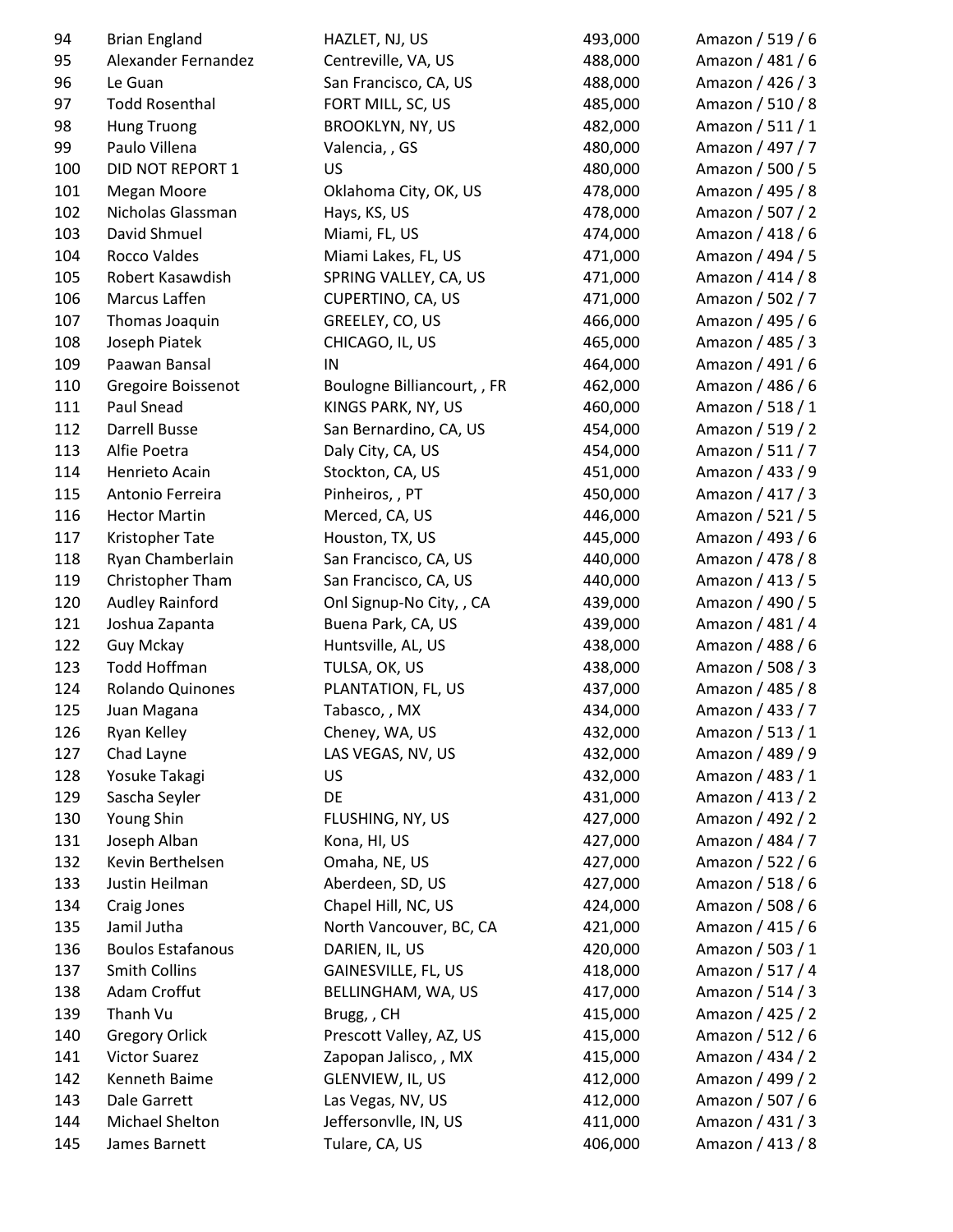| 146 | Nathan Anderson          | Minot, ND, US               | 405,000 | Amazon / 506 / 3 |
|-----|--------------------------|-----------------------------|---------|------------------|
| 147 | Sebastien Coq            | <b>FR</b>                   | 405,000 | Amazon / 496 / 9 |
| 148 | Paul Kim                 | Paramus, NJ, US             | 404,000 | Amazon / 486 / 4 |
| 149 | Danny Elmore             | Sherwood, OR, US            | 403,000 | Amazon / 515 / 1 |
| 150 | Christopher Mackenzie    | US                          | 402,000 | Amazon / 511 / 6 |
| 151 | <b>Earl Morris</b>       | Newark, OH, US              | 402,000 | Amazon / 499 / 7 |
| 152 | <b>Greg Himmelbrand</b>  | QUEENS, NY, US              | 402,000 | Amazon / 430 / 3 |
| 153 | Jordan Holt              | Clermont, FL, US            | 402,000 | Amazon / 422 / 6 |
| 154 | Alan Schein              | FORT WASHINGTON, PA, US     | 400,000 | Amazon / 484 / 2 |
| 155 | Nina Tran                | San Jose, CA, US            | 398,000 | Amazon / 480 / 9 |
| 156 | <b>Shirey Szalay</b>     | Cordova, TN, US             | 395,000 | Amazon / 497 / 2 |
| 157 | David Mann               | Fresno, CA, US              | 393,000 | Amazon / 520 / 3 |
| 158 | Jesus Capuz              | South San Francisco, CA, US | 390,000 | Amazon / 418 / 3 |
| 159 | Miguel Hernandez         | Dallas, TX, US              | 388,000 | Amazon / 432 / 3 |
| 160 | <b>Michael Beattie</b>   | TAMPA, FL, US               | 386,000 | Amazon / 481 / 2 |
| 161 | <b>Curtis Cook</b>       | Chattaroy, WA, US           | 382,000 | Amazon / 488 / 2 |
| 162 | <b>Hitesh Patel</b>      | Columbus, OH, US            | 380,000 | Amazon / 490 / 2 |
| 163 | <b>Edgar Sanchez</b>     | Pasadena, TX, US            | 377,000 | Amazon / 498 / 6 |
| 164 | Alejandro Pachecos-Rojas | Santa Maria, CA, US         | 377,000 | Amazon / 427 / 3 |
| 165 | <b>Chad Summers</b>      | Mohnton, PA, US             | 376,000 | Amazon / 491 / 5 |
| 166 | David Kelley             | Osoyoos, BC, CA             | 373,000 | Amazon / 497 / 8 |
| 167 | Alan Gendelman           | Fairfax, VA, US             | 372,000 | Amazon / 481 / 8 |
| 168 | Carlos Hey               | Porto Velmo, , BR           | 372,000 | Amazon / 487 / 7 |
| 169 | Giuseppe Beltrami        | US                          | 368,000 | Amazon / 504 / 6 |
| 170 | Nikhil Gera              | DIAMOND BAR, CA, US         | 367,000 | Amazon / 497 / 9 |
| 171 | <b>Matheus Xavier</b>    | <b>BR</b>                   | 367,000 | Amazon / 500 / 3 |
| 172 | Michael Santmyer         | Bel Air, MD, US             | 363,000 | Amazon / 505 / 7 |
| 173 | David Chen               | Burlingame, CA, US          | 361,000 | Amazon / 496 / 5 |
| 174 | Sachin Joshi             | Seattle, WA, US             | 361,000 | Amazon / 418 / 2 |
| 175 | Sarkis Karapetian        | San Jose, CA, US            | 359,000 | Amazon / 419 / 8 |
| 176 | Fabien Blanc             | Lyon,, FR                   | 359,000 | Amazon / 510 / 2 |
| 177 | <b>Tobias Peters</b>     | ALKMAAR,, NL                | 357,000 | Amazon / 493 / 9 |
| 178 | Ryan Metcalfe            | Bothell, WA, US             | 356,000 | Amazon / 503 / 3 |
| 179 | David Byer               | LAS VEGAS, NV, US           | 356,000 | Amazon / 426 / 8 |
| 180 | Nelson Chew              | MILPITAS, CA, US            | 356,000 | Amazon / 491 / 4 |
| 181 | Brian Jordan             | Hutto, TX, US               | 355,000 | Amazon / 481 / 5 |
| 182 | David Marlow             | COTTAGE GROVE, MN, US       | 354,000 | Amazon / 421 / 4 |
| 183 | <b>Richard Moss</b>      | CARBONDALE, IL, US          | 353,000 | Amazon / 426 / 5 |
| 184 | Nathan Daharsh           | Brookings, OR, US           | 352,000 | Amazon / 413 / 6 |
| 185 | Nizar Anafal             | Rennes, , FR                | 351,000 | Amazon / 423 / 1 |
| 186 | Alicia Mora              | North Las Vegas, NV, US     | 351,000 | Amazon / 421 / 2 |
| 187 | Myung Kil                | San Francisco, CA, US       | 350,000 | Amazon / 426 / 7 |
| 188 | <b>Brandon Bergin</b>    | Hampton, GA, US             | 350,000 | Amazon / 478 / 5 |
| 189 | Kenji Saito              | N Hollywood, CA, US         | 349,000 | Amazon / 506 / 6 |
| 190 | Paul Kelly               | Albert Lea, MN, US          | 348,000 | Amazon / 483 / 6 |
| 191 | Thomas Tran              | MODESTO, CA, US             | 347,000 | Amazon / 483 / 8 |
| 192 | Gregory Beckmann         | Fall City, WA, US           | 346,000 | Amazon / 492 / 6 |
| 193 | Dawn Mougel              | PHOENIX, AZ, US             | 345,000 | Amazon / 418 / 7 |
| 194 | James Mckinnon           | Brooklyn, NY, US            | 345,000 | Amazon / 519 / 5 |
| 195 | Jonathan Horowitz        | Henderson, NV, US           | 344,000 | Amazon / 482 / 8 |
| 196 | Mann Luk                 | Mauldin, SC, US             | 344,000 | Amazon / 496 / 1 |
| 197 | Paul Jain                | Bismarck, ND, US            | 343,000 | Amazon / 519 / 4 |
|     |                          |                             |         |                  |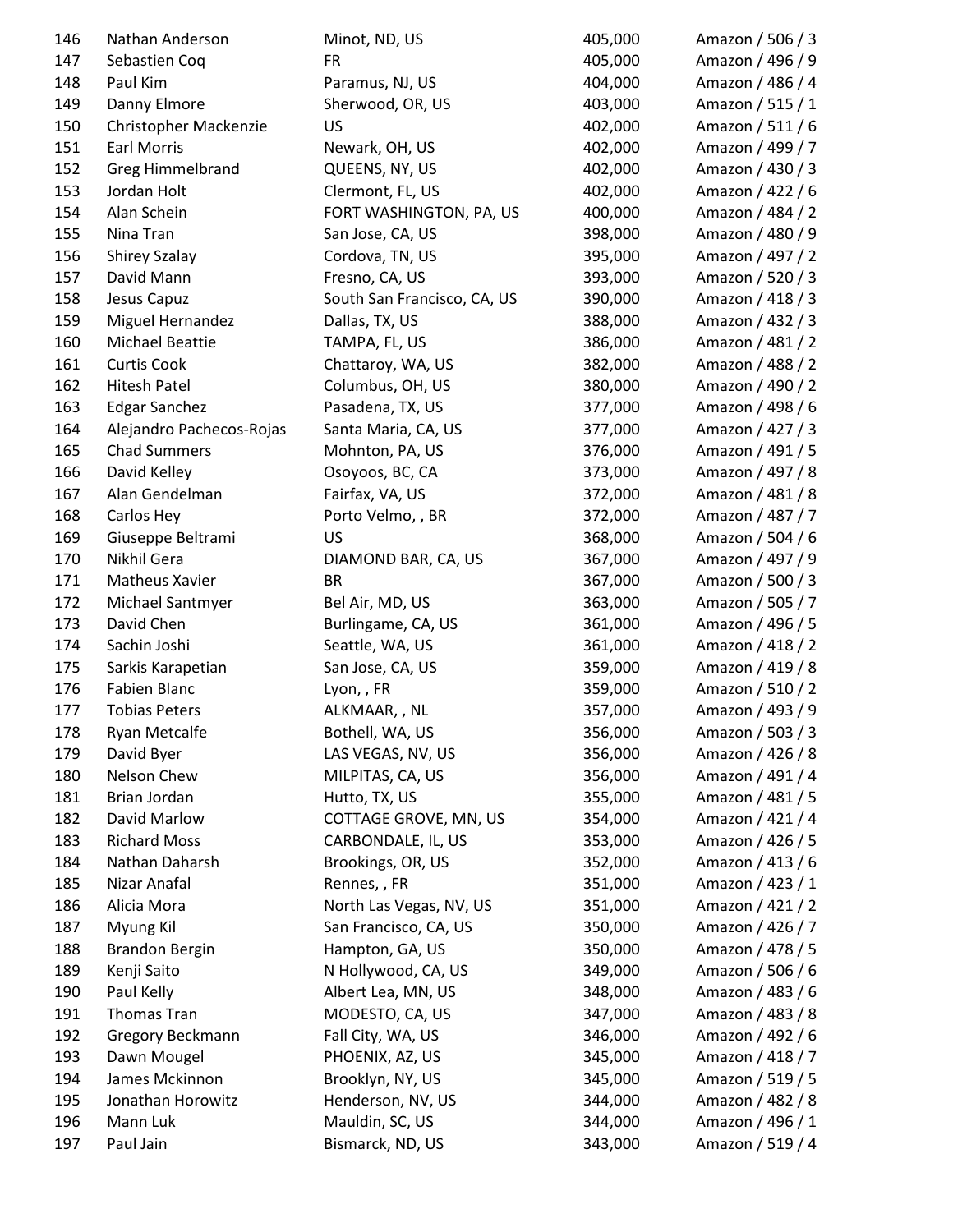| 198 | Ylon Schwartz          | AUSTIN, TX, US           | 342,000 | Amazon / 504 / 9 |
|-----|------------------------|--------------------------|---------|------------------|
| 199 | William Valladares     | Cutler Bay, FL, US       | 340,000 | Amazon / 491 / 3 |
| 200 | Raghuram Jonnalagedda  | Santa Clara, CA, US      | 339,000 | Amazon / 489 / 5 |
| 201 | Michael Wong           | Sandy, UT, US            | 336,000 | Amazon / 494 / 6 |
| 202 | Mark Ioli              | BAYSIDE, NY, US          | 335,000 | Amazon / 416 / 7 |
| 203 | <b>Bobby Keohavong</b> | LA, US                   | 335,000 | Amazon / 423 / 9 |
| 204 | Sean Yu                | Los Angeles, CA, US      | 335,000 | Amazon / 478 / 3 |
| 205 | Knute Lentz            | MOORESVILLE, IN, US      | 333,000 | Amazon / 431 / 9 |
| 206 | Nissar Quraishi        | Woodland Hills, CA, US   | 332,000 | Amazon / 478 / 2 |
| 207 | Jason Shinbaum         | St Augustine, FL, US     | 331,000 | Amazon / 416 / 1 |
| 208 | James Sievers          | MONROE, LA, US           | 331,000 | Amazon / 435 / 9 |
| 209 | Hana Cho               | LOS ANGELES, CA, US      | 331,000 | Amazon / 434 / 4 |
| 210 | Tiep Bui               | Garland, TX, US          | 330,000 | Amazon / 417 / 1 |
| 211 | Lifu Zhang             | Plano, TX, US            | 329,000 | Amazon / 510 / 7 |
| 212 | Ryan Belz              | Elkridge, MD, US         | 328,000 | Amazon / 490 / 1 |
| 213 | Michael Schoen         | CANTON, GA, US           | 328,000 | Amazon / 478 / 6 |
| 214 | <b>Robert Mowrer</b>   | PORT ORANGE, FL, US      | 327,000 | Amazon / 414 / 9 |
| 215 | <b>Gerald Heath</b>    | La Grange, IL, US        | 326,000 | Amazon / 512 / 4 |
| 216 | Jaime Sanchez          | Las Vegas, NV, US        | 326,000 | Amazon / 502 / 5 |
| 217 | James Romero           | Las Vegas, NV, US        | 325,000 | Amazon / 431 / 4 |
| 218 | Eric Ward              | Tavernier, FL, US        | 325,000 | Amazon / 484 / 6 |
| 219 | Johnykutty Sam         | ITASCA, IL, US           | 325,000 | Amazon / 483 / 5 |
| 220 | Ning Janney            | Redford, MI, US          | 324,000 | Amazon / 487 / 1 |
| 221 | Robert Logan           | Atlanta, GA, US          | 324,000 | Amazon / 506 / 9 |
| 222 | Brendan Terrana        | ALPHARETTA, GA, US       | 323,000 | Amazon / 485 / 9 |
| 223 | <b>Richard Thomas</b>  | Carmel, IN, US           | 322,000 | Amazon / 419 / 1 |
| 224 | Damon Musgrave         | Onl Signup-No City, , AT | 322,000 | Amazon / 430 / 5 |
| 225 | Ke Chen                | <b>CN</b>                | 321,000 | Amazon / 509 / 3 |
| 226 | David Rafferty         | Aptos, CA, US            | 321,000 | Amazon / 501 / 3 |
| 227 | Andrew Zhu             | South Plainfield, NJ, US | 320,000 | Amazon / 508 / 7 |
| 228 | Jose Preciado          | <b>MX</b>                | 320,000 | Amazon / 506 / 1 |
| 229 | <b>Charles Wilt</b>    | OGDEN, UT, US            | 318,000 | Amazon / 507 / 4 |
| 230 | Sebastien Chamorro     | <b>FR</b>                | 318,000 | Amazon / 502 / 4 |
| 231 | Giancarlo Santolin     | Newmarket, ON, CA        | 316,000 | Amazon / 433 / 8 |
| 232 | <b>Brian Jennings</b>  | Bowling Green, KY, US    | 316,000 | Amazon / 499 / 3 |
| 233 | Robert Peacock         | RIDGE, NY, US            | 316,000 | Amazon / 519 / 9 |
| 234 | John Skrovan           | Granger, TX, US          | 315,000 | Amazon / 491 / 7 |
| 235 | Daniel Sauve           | Chateauguay, QC, CA      | 315,000 | Amazon / 431 / 1 |
| 236 | Sylvain Solfrini       | France, , FR             | 315,000 | Amazon / 516 / 9 |
| 237 | Ryan Laplante          | BRAINERD, MN, US         | 314,000 | Amazon / 493 / 8 |
| 238 | <b>Calin Trif</b>      | Chesham, , GB            | 313,000 | Amazon / 421 / 8 |
| 239 | Jesse Solano           | San Antonio, TX, US      | 312,000 | Amazon / 517 / 5 |
| 240 | Jason Morman           | NORTH CALDWELL, NJ, US   | 310,000 | Amazon / 503 / 5 |
| 241 | <b>Buchan Love</b>     | Singapore, , SN          | 310,000 | Amazon / 491 / 8 |
| 242 | Mark Romelli           | BONNEY LAKE, WA, US      | 310,000 | Amazon / 485 / 5 |
| 243 | Daniel Colby           | Danbury, CT, US          | 307,000 | Amazon / 480 / 7 |
| 244 | Vi Do                  | Las Vegas, NV, US        | 306,000 | Amazon / 490 / 7 |
| 245 | Yakaiah Bommishetti    | Lowell, MA, US           | 306,000 | Amazon / 512 / 8 |
| 246 | Tanya Kirk             | San Jose, CA, US         | 306,000 | Amazon / 434 / 5 |
| 247 | Uri Kadosh             | Davie, FL, US            | 305,000 | Amazon / 501 / 1 |
| 248 | Michael Oldfather      | White Salmon, WA, US     | 305,000 | Amazon / 430 / 9 |
| 249 | <b>Scott Davies</b>    | Vancouver, BC, CA        | 300,000 | Amazon / 483 / 9 |
|     |                        |                          |         |                  |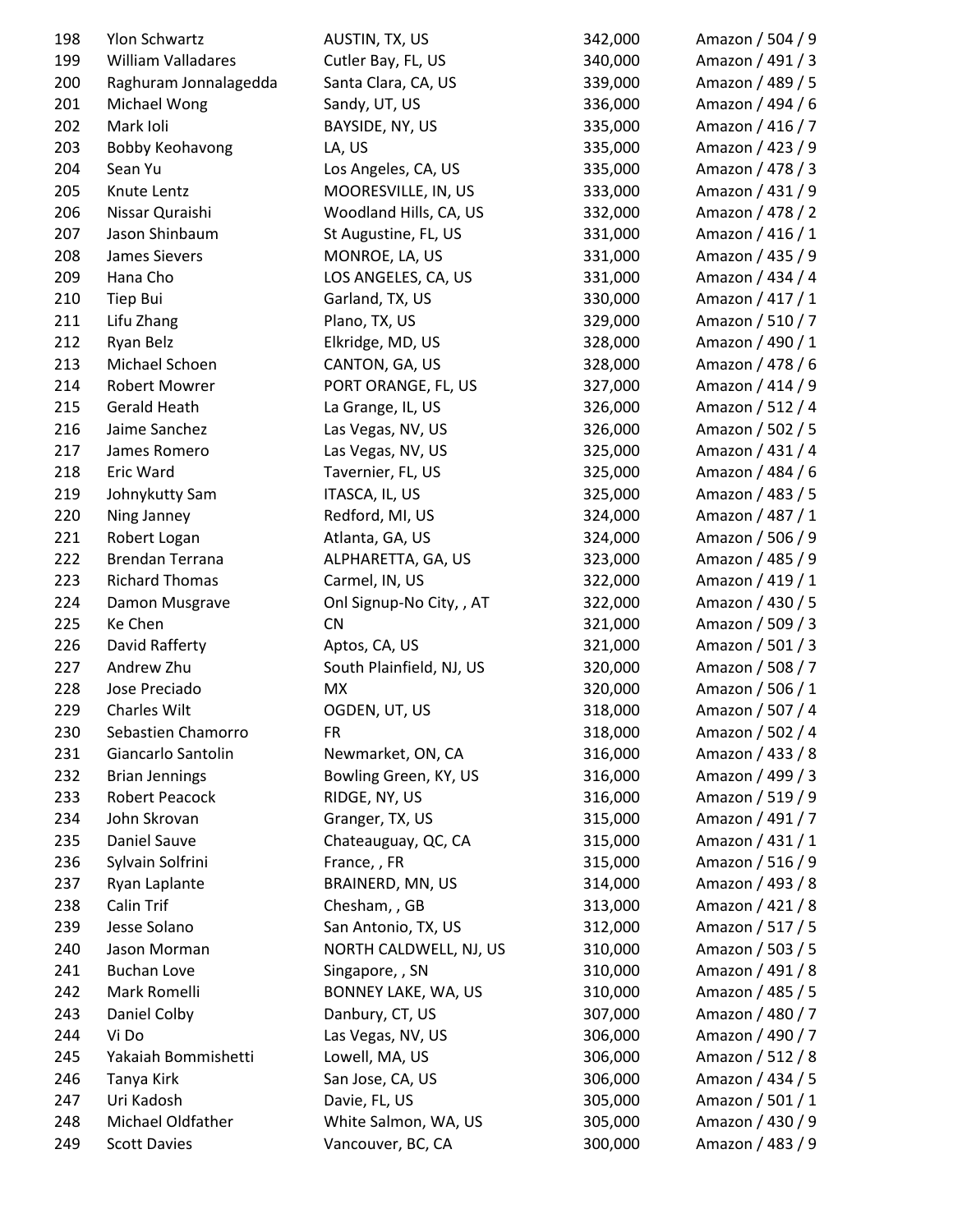| 250 | Jaret Gordon             | Los Angeles, CA, US          | 300,000 | Amazon / 508 / 2 |
|-----|--------------------------|------------------------------|---------|------------------|
| 251 | Vitor Coelho             | TAMPA, FL, US                | 300,000 | Amazon / 416 / 9 |
| 252 | Anh Tran                 | Dallas, TX, US               | 299,000 | Amazon / 414 / 7 |
| 253 | James Stilloe            | Binghamton, NY, US           | 297,000 | Amazon / 492 / 3 |
| 254 | Tarun Ravi               | BURBANK, CA, US              | 296,000 | Amazon / 422 / 9 |
| 255 | Alexander Jagodik        | CLEVELAND, OH, US            | 295,000 | Amazon / 427 / 6 |
| 256 | <b>Cesar Torres</b>      | Dodge City, KS, US           | 292,000 | Amazon / 517 / 9 |
| 257 | Frederico Dabus          | <b>BR</b>                    | 291,000 | Amazon / 503 / 9 |
| 258 | Patrick Kelly            | Des Moines, IA, US           | 291,000 | Amazon / 499 / 1 |
| 259 | Erik Seidel              | HENDERSON, NV, US            | 290,000 | Amazon / 422 / 1 |
| 260 | Jason Dong               | Walnut Creek, CA, US         | 290,000 | Amazon / 496 / 2 |
| 261 | Ronit Chamami            | Johannesburg, ZA             | 289,000 | Amazon / 480 / 4 |
| 262 | Sergio Osorio            | Laredo, TX, US               | 289,000 | Amazon / 415 / 3 |
| 263 | <b>Gary Burrell</b>      | Erie, CO, US                 | 289,000 | Amazon / 522 / 8 |
| 264 | Weiyi Mo                 | Catskill, NY, US             | 288,000 | Amazon / 419 / 7 |
| 265 | Jeremy Pekarek           | SYCAMORE, IL, US             | 286,000 | Amazon / 415 / 4 |
| 266 | <b>Adrian Turner</b>     | Lauderhill, FL, US           | 286,000 | Amazon / 511 / 5 |
| 267 | Ryan Anderson            | Springfield, OH, US          | 284,000 | Amazon / 516 / 6 |
| 268 | Nasser Lahouti           | Woodland Hills, CA, US       | 284,000 | Amazon / 426 / 6 |
| 269 | Arutyun Demirchyan       | N Hollywood, CA, US          | 283,000 | Amazon / 498 / 4 |
| 270 | Zachary Hatcher          | Fresno, CA, US               | 281,000 | Amazon / 501 / 8 |
| 271 | Ilian Li                 | Potomac, MD, US              | 281,000 | Amazon / 517 / 3 |
| 272 | <b>Gregory Nerenberg</b> | Lake Success, NY, US         | 280,000 | Amazon / 430 / 1 |
| 273 | Martin Kuba              | Prague, , RU                 | 279,000 | Amazon / 500 / 2 |
| 274 | Joseph Rothway           | Walnut Creek, CA, US         | 279,000 | Amazon / 520 / 4 |
| 275 | <b>Brandon Smith</b>     | Onl Signup-No City, MI, US   | 278,000 | Amazon / 499 / 8 |
| 276 | <b>Orion Gallagher</b>   | Cedar City, UT, US           | 274,000 | Amazon / 479 / 5 |
| 277 | Steven Manllo            | San Pedro Garza Garcia, , MX | 272,000 | Amazon / 414 / 1 |
| 278 | Uriel Remi Levy          | West Seneca, NY, US          | 271,000 | Amazon / 425 / 5 |
| 279 | Cache Bouren             | Honolulu, HI, US             | 271,000 | Amazon / 427 / 1 |
| 280 | Ryan Brown               | WOODSTOCK, GA, US            | 270,000 | Amazon / 520 / 7 |
| 281 | Erik Gomez               | Cpmx,, MX                    | 268,000 | Amazon / 505 / 6 |
| 282 | Dang Toan Nguyen         | Rotterdam, , NR              | 267,000 | Amazon / 502 / 6 |
| 283 | Daniel Jones             | Las Vegas, NV, US            | 267,000 | Amazon / 478 / 7 |
| 284 | <b>Blake Cahail</b>      | KANSAS CITY, MO, US          | 267,000 | Amazon / 482 / 5 |
| 285 | John Allan Hinds         | GREENVILLE, NC, US           | 266,000 | Amazon / 431 / 7 |
| 286 | Phillip Phan             | Collingdale, PA, US          | 266,000 | Amazon / 518 / 4 |
| 287 | Frank Marasco            | Morris Plains, NJ, US        | 265,000 | Amazon / 515 / 9 |
| 288 | Rene Nezhoda             | N Las Vegas, NV, US          | 264,000 | Amazon / 517 / 2 |
| 289 | Cong Le                  | Springfield, VA, US          | 264,000 | Amazon / 516 / 4 |
| 290 | <b>Hugh Bartlett</b>     | BOHEMIA, NY, US              | 263,000 | Amazon / 424 / 1 |
| 291 | Karim Abuzar             | Denver, CO, US               | 262,000 | Amazon / 505 / 8 |
| 292 | David Mc Dermott         | Flossmoor, IL, US            | 261,000 | Amazon / 414 / 6 |
| 293 | <b>Daniel Enlow</b>      | Escondido, CA, US            | 260,000 | Amazon / 500 / 9 |
| 294 | Catherine Jaffe          | Cambridge, MA, US            | 259,000 | Amazon / 413 / 4 |
| 295 | <b>Brian Gorman</b>      | Los Angeles, CA, US          | 258,000 | Amazon / 418 / 5 |
| 296 | Peter Mugar              | Boston, MA, US               | 258,000 | Amazon / 511 / 9 |
| 297 | Alexander Greenblatt     | Atherton, CA, US             | 257,000 | Amazon / 423 / 6 |
| 298 | <b>Francis Monaco</b>    | Tonawanda, NY, US            | 255,000 | Amazon / 496 / 6 |
| 299 | Cobi Cobian              | INDIANAPOLIS, IN, US         | 255,000 | Amazon / 433 / 2 |
| 300 | Eric Christensen         | State College, PA, US        | 254,000 | Amazon / 478 / 4 |
| 301 | <b>Matthew Higgins</b>   | Rossville, GA, US            | 254,000 | Amazon / 488 / 9 |
|     |                          |                              |         |                  |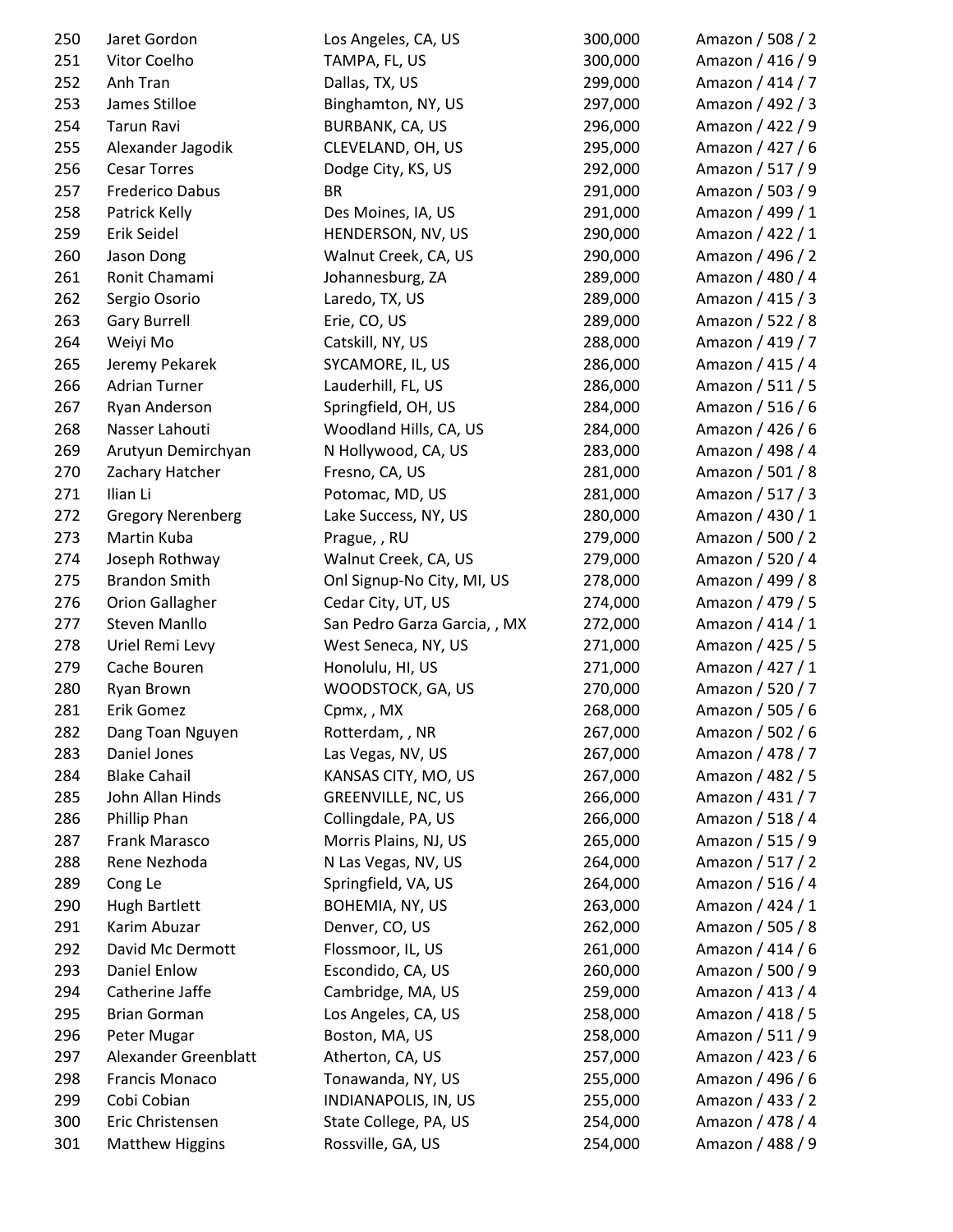| 302 | Michael Huber             | Vienna, , AT               | 254,000 | Amazon / 503 / 6 |
|-----|---------------------------|----------------------------|---------|------------------|
| 303 | John Hernandez            | JAMUL, CA, US              | 252,000 | Amazon / 423 / 5 |
| 304 | Pat Lyons                 | SAN MATEO, CA, US          | 252,000 | Amazon / 485 / 2 |
| 305 | Christopher Tallman       | North Vancouver, BC, CA    | 251,000 | Amazon / 481 / 1 |
| 306 | Nicholas Gomez            | Austin, TX, US             | 251,000 | Amazon / 418 / 4 |
| 307 | Wael Ammori               | West Bloomfield, MI, US    | 249,000 | Amazon / 503 / 2 |
| 308 | Shane Mog                 | Hutchinson, KS, US         | 249,000 | Amazon / 505 / 4 |
| 309 | Henry Klitzner            | Bernas,, DE                | 249,000 | Amazon / 507 / 9 |
| 310 | Gigi Ghezea               | <b>BUCHUREST,, MH</b>      | 247,000 | Amazon / 498 / 3 |
| 311 | Charles Odenz             | HOLLYWOOD, FL, US          | 246,000 | Amazon / 427 / 4 |
| 312 | Yonatan Basin             | Marmiel, , IL              | 246,000 | Amazon / 485 / 1 |
| 313 | Sherrie Hathaway          | Sioux City, IA, US         | 246,000 | Amazon / 516 / 1 |
| 314 | Javier Figueroa           | CHICAGO, IL, US            | 246,000 | Amazon / 418 / 1 |
| 315 | Lawrence Kiang            | Orlando, FL, US            | 245,000 | Amazon / 488 / 4 |
| 316 | Michael Miller            | PA, US                     | 245,000 | Amazon / 480 / 3 |
| 317 | Kevin McColgan            | DOUGLASSVILLE, PA, US      | 243,000 | Amazon / 489 / 6 |
| 318 | Robert Brown              | Harriman, TN, US           | 243,000 | Amazon / 482 / 1 |
| 319 | Mike Depasquale           | LAS VEGAS, NV, US          | 243,000 | Amazon / 494 / 7 |
| 320 | Robert Difruscio          | Marina, CA, US             | 241,000 | Amazon / 522 / 7 |
| 321 | David Sill                | Titusville, FL, US         | 240,000 | Amazon / 515 / 3 |
| 322 | Jeffrey Thornhill         | Kettering, OH, US          | 239,000 | Amazon / 506 / 5 |
| 323 | Andualem Mequnint         | Indianapolis, IN, US       | 239,000 | Amazon / 518 / 2 |
| 324 | <b>Ryan Hunsinger</b>     | EL CAJON, CA, US           | 238,000 | Amazon / 508 / 4 |
| 325 | Niel Mittelman            | LIBERTYVILLE, IL, US       | 238,000 | Amazon / 493 / 1 |
| 326 | Christopher May           | Scottsdale, AZ, US         | 237,000 | Amazon / 498 / 7 |
| 327 | Thomas Reynolds           | Raleigh, NC, US            | 237,000 | Amazon / 517 / 6 |
| 328 | <b>Brad Sailor</b>        | LOMBARD, IL, US            | 235,000 | Amazon / 430 / 2 |
| 329 | <b>Weston Broad</b>       | Morgan Hill, CA, US        | 235,000 | Amazon / 433 / 4 |
| 330 | Christopher Brown         | Hazleton, PA, US           | 234,000 | Amazon / 516 / 5 |
| 331 | Keith Oakley              | Wimauma, FL, US            | 234,000 | Amazon / 483 / 7 |
| 332 | Nicholas Tamburo          | NEW KENSINGTON, PA, US     | 232,000 | Amazon / 522 / 1 |
| 333 | Aldo Longoria             | Phoenix, AZ, US            | 231,000 | Amazon / 500 / 4 |
| 334 | Nicola Basile             | Downsview, , CA            | 231,000 | Amazon / 494 / 9 |
| 335 | Nikol Nikolaeva           | Vratsa,, BD                | 231,000 | Amazon / 497 / 3 |
| 336 | Pierre Neuville           | KNOKKE-HEIST, , BE         | 230,000 | Amazon / 518 / 5 |
| 337 | Wayne Whittinghill        | RUSSELLVILLE, KY, US       | 230,000 | Amazon / 423 / 4 |
| 338 | <b>Michael Capener</b>    | PHOENIX, AZ, US            | 230,000 | Amazon / 424 / 4 |
| 339 | Jeffrey Fielder           | DES MOINES, IA, US         | 230,000 | Amazon / 493 / 2 |
| 340 | Aaron Campbell            | Onl Signup-No City, CO, US | 229,000 | Amazon / 480 / 8 |
| 341 | Jason Sullivan            | Langley, , CA              | 229,000 | Amazon / 512 / 3 |
| 342 | <b>Thomas Difrancesco</b> | San Diego, CA, US          | 228,000 | Amazon / 514 / 4 |
| 343 | Jonathan Look             | Valley Springs, CA, US     | 228,000 | Amazon / 519 / 8 |
| 344 | Jerry Moore               | Omaha, NE, US              | 228,000 | Amazon / 422 / 7 |
| 345 | <b>Kendall Gennick</b>    | Corpus Christi, TX, US     | 227,000 | Amazon / 486 / 5 |
| 346 | <b>Kelt Davies</b>        | Calgary, AB, CA            | 226,000 | Amazon / 418 / 9 |
| 347 | Beau Wansbrough           | Windsor, ON, CA            | 225,000 | Amazon / 507 / 3 |
| 348 | David Kimbrell            | Liberty, MO, US            | 225,000 | Amazon / 419 / 5 |
| 349 | Kyle Rosenkrance          | Onl Signup-No City, KS, US | 224,000 | Amazon / 435 / 4 |
| 350 | Ryan Mccormick            | Pismo Beach, CA, US        | 223,000 | Amazon / 419 / 6 |
| 351 | Florian Duta              | Birmingham, , GB           | 222,000 | Amazon / 434 / 3 |
| 352 | Kum Dollison              | US                         | 222,000 | Amazon / 479 / 2 |
| 353 | Joshua Meenach            | Minford, OH, US            | 221,000 | Amazon / 419 / 2 |
|     |                           |                            |         |                  |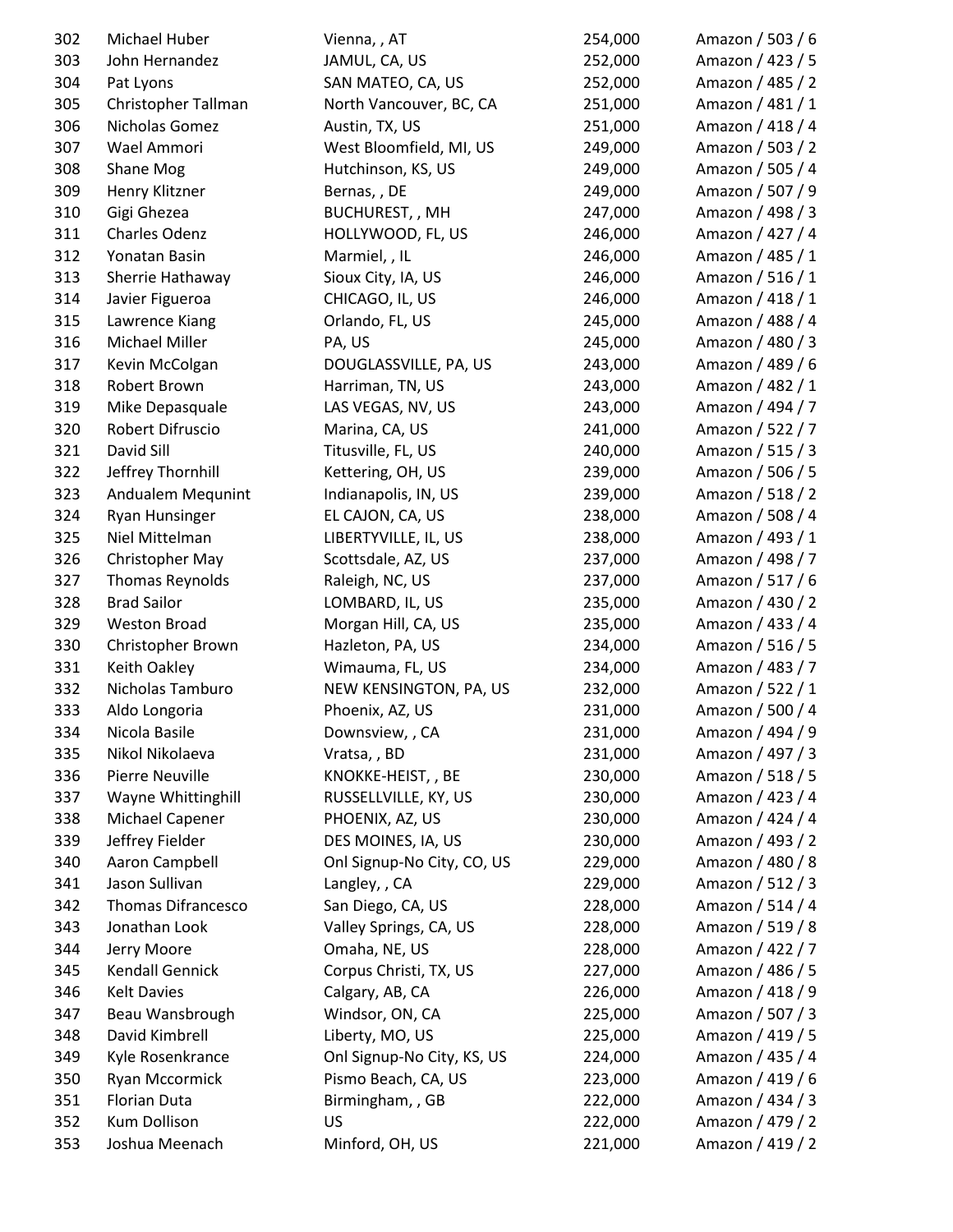| 354 | David Taylor            | LAS VEGAS, NV, US           | 220,000 | Amazon / 484 / 8 |
|-----|-------------------------|-----------------------------|---------|------------------|
| 355 | Marlon Pagharion        | Scarsdale, NY, US           | 219,000 | Amazon / 421 / 1 |
| 356 | Austin Ogden            | Dublin, CA, US              | 219,000 | Amazon / 435 / 6 |
| 357 | <b>Philip Barrett</b>   | Glenwood Springs, CO, US    | 218,000 | Amazon / 430 / 6 |
| 358 | Andrew Komanetsky       | Bronx, NY, US               | 216,000 | Amazon / 432 / 5 |
| 359 | Daniel Le               | Montreal, QB, CA            | 216,000 | Amazon / 519 / 3 |
| 360 | John Newmerzhycky       | Mckinleyville, CA, US       | 215,000 | Amazon / 433 / 6 |
| 361 | James Neville           | Port Orchard, WA, US        | 215,000 | Amazon / 425 / 7 |
| 362 | <b>Brian Brenneke</b>   | FORT WAYNE, IN, US          | 213,000 | Amazon / 517 / 1 |
| 363 | Zackahriah Jones        | ANTIOCH, TN, US             | 213,000 | Amazon / 509 / 8 |
| 364 | <b>Byron Toth</b>       | Painesville, OH, US         | 212,000 | Amazon / 509 / 5 |
| 365 | <b>Austin Fowler</b>    | Orange Park, FL, US         | 210,000 | Amazon / 482 / 9 |
| 366 | Julian Pineda           | Medellin, , CO              | 210,000 | Amazon / 492 / 8 |
| 367 | Michael Sarabi          | Corona Del Mar, CA, US      | 210,000 | Amazon / 482 / 2 |
| 368 | Pedro Fernandez         | SAN PEDRO GARZA GARCIA, , N | 210,000 | Amazon / 488 / 3 |
| 369 | Jeffrey Plattner        | Graham, WA, US              | 208,000 | Amazon / 479 / 8 |
| 370 | David Crenshaw          | Prattville, AL, US          | 208,000 | Amazon / 417 / 4 |
| 371 | Diego Soto Martin       | Capital Federal, , CU       | 207,000 | Amazon / 426 / 1 |
| 372 | Kyle Montgomery         | FISHERS, IN, US             | 207,000 | Amazon / 512 / 9 |
| 373 | Mandeep Sah             | Gahanna, OH, US             | 206,000 | Amazon / 493 / 4 |
| 374 | Aaron Thomas            | Colorado Springs, CO, US    | 206,000 | Amazon / 483 / 4 |
| 375 | Jeffrey Ostrom          | JAMESTOWN, ND, US           | 205,000 | Amazon / 435 / 1 |
| 376 | Chuang Chan             | Honolulu, HI, US            | 205,000 | Amazon / 497 / 5 |
| 377 | Behrooz Hadgimaleki     | Aurora, CO, US              | 204,000 | Amazon / 496 / 3 |
| 378 | Navil Desai             | Canyon Country, CA, US      | 203,000 | Amazon / 422 / 5 |
| 379 | Jason Brauda            | MATTHEWS, NC, US            | 202,000 | Amazon / 417 / 7 |
| 380 | <b>Ernest Bush</b>      | <b>GERMANTOWN, TN, US</b>   | 202,000 | Amazon / 517 / 8 |
| 381 | Michael Aparicio        | Whittier, CA, US            | 200,000 | Amazon / 434 / 6 |
| 382 | Hunter Ritchie          | Thomasville, NC, US         | 198,000 | Amazon / 516 / 2 |
| 383 | <b>Thomas Wall</b>      | Ballwin, MO, US             | 197,000 | Amazon / 421 / 3 |
| 384 | Michael Musella         | ARVADA, CO, US              | 197,000 | Amazon / 417 / 5 |
| 385 | <b>Andrew Hills</b>     | Preston, GB                 | 195,000 | Amazon / 513 / 8 |
| 386 | John Huening            | Utica, NY, US               | 194,000 | Amazon / 514 / 5 |
| 387 | Ryan Berndt             | Bismarck, ND, US            | 193,000 | Amazon / 509 / 4 |
| 388 | Robert Galbraith        | Clarksville, TN, US         | 192,000 | Amazon / 423 / 3 |
| 389 | <b>DID NOT REPORT 2</b> | US                          | 192,000 | Amazon / 491 / 9 |
| 390 | <b>Timothy Chung</b>    | UA                          | 192,000 | Amazon / 425 / 4 |
| 391 | David Twible            | Bradenton, FL, US           | 192,000 | Amazon / 509 / 1 |
| 392 | Joshua Janis            | Milwaukee, WI, US           | 192,000 | Amazon / 415 / 2 |
| 393 | Daniel Lacey            | South Jordan, ut, US        | 192,000 | Amazon / 421 / 5 |
| 394 | Mark Junek              | SHERIDAN, WY, US            | 190,000 | Amazon / 507 / 7 |
| 395 | Joseph Giampietro       | CASTLE ROCK, CO, US         | 190,000 | Amazon / 507 / 8 |
| 396 | <b>Eddie Blumenthal</b> | Stoughton, WI, US           | 190,000 | Amazon / 416 / 2 |
| 397 | <b>William Davis</b>    | Jacksonville, FL, US        | 189,000 | Amazon / 518 / 7 |
| 398 | Chun Kwok               | Las Vegas, NV, US           | 189,000 | Amazon / 490 / 4 |
| 399 | Andrew Cha              | Encino, CA, US              | 188,000 | Amazon / 415 / 1 |
| 400 | Martin Lethuillier      | Boston, MA, US              | 188,000 | Amazon / 509 / 2 |
| 401 | <b>Brian Rainone</b>    | Las Vegas, NV, US           | 187,000 | Amazon / 489 / 3 |
| 402 | Kenneth Espinoza        | Child Vista, CA, US         | 187,000 | Amazon / 510 / 3 |
| 403 | Jeremy Dresch           | FRIDLEY, MN, US             | 187,000 | Amazon / 515 / 5 |
| 404 | Jon Beadles             | Southlake, TX, US           | 187,000 | Amazon / 514 / 1 |
| 405 | Anton Perkovic          | KEEGO HARBOR, MI, US        | 187,000 | Amazon / 417 / 2 |
|     |                         |                             |         |                  |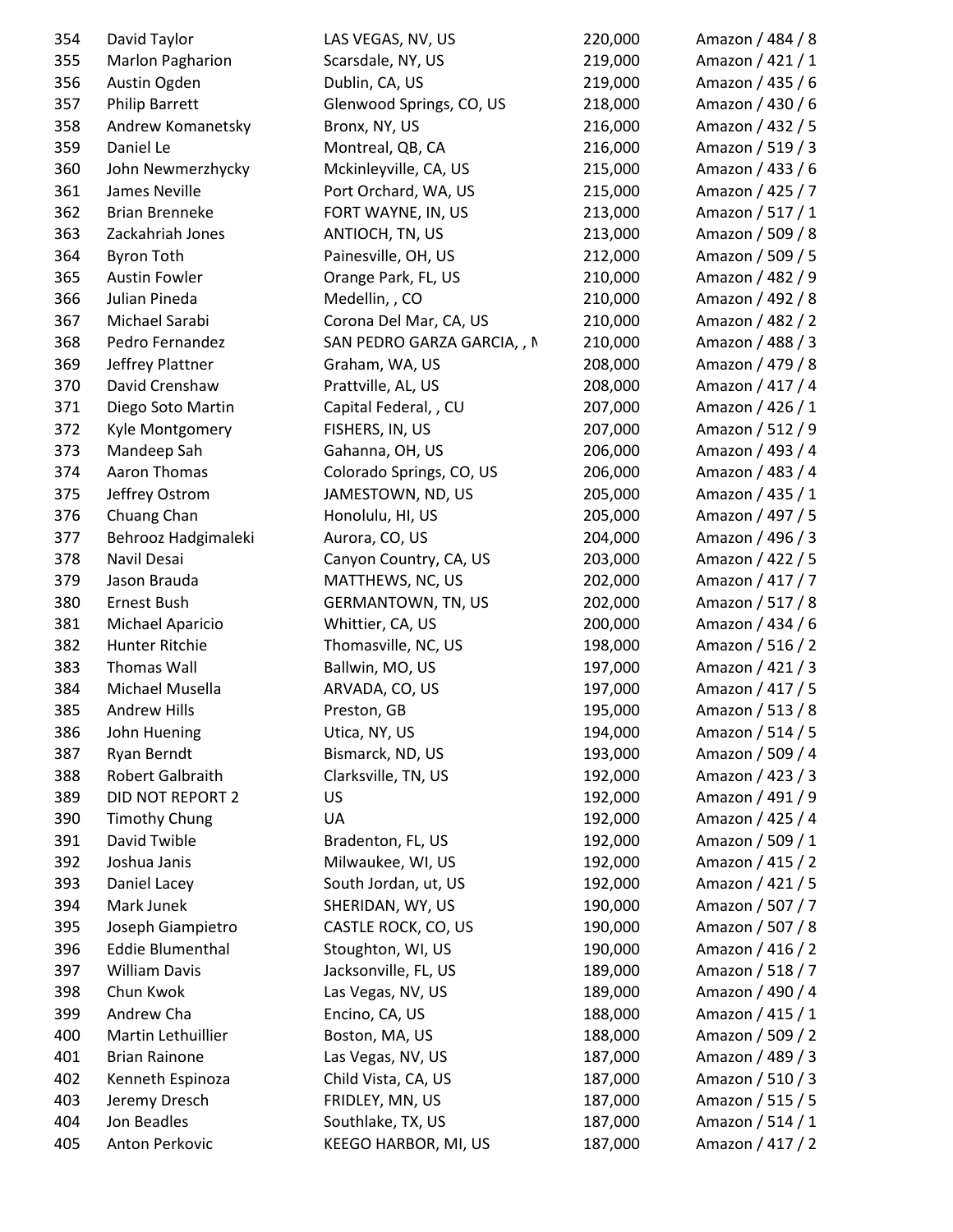| 406 | Daniel Cristin         | МX                         | 186,000 | Amazon / 490 / 3 |
|-----|------------------------|----------------------------|---------|------------------|
| 407 | <b>Sylvain Naets</b>   | Berchem, , BE              | 186,000 | Amazon / 484 / 9 |
| 408 | Steven Costa           | Coconut Creek, FL, US      | 186,000 | Amazon / 484 / 5 |
| 409 | Dominick Giovanniello  | Howard Beach, NY, US       | 185,000 | Amazon / 434 / 9 |
| 410 | Andy Lysene            | Onl Signup-No City, WA, US | 185,000 | Amazon / 416 / 3 |
| 411 | Justin Zaki            | Tampa, FL, US              | 185,000 | Amazon / 514 / 7 |
| 412 | <b>Joby Bragg</b>      | BROWNSTOWN, IN, US         | 185,000 | Amazon / 504 / 3 |
| 413 | Lawrence Hawkinson     | Everett, WA, US            | 185,000 | Amazon / 512 / 2 |
| 414 | <b>Howard Mazer</b>    | Aliso Viejo, CA, US        | 183,000 | Amazon / 495 / 3 |
| 415 | Ronald Matsuura        | SAN JOSE, CA, US           | 183,000 | Amazon / 494 / 1 |
| 416 | Joseph Parys           | Crystal Lake, IL, US       | 183,000 | Amazon / 434 / 1 |
| 417 | Adam Wloszek           | Cincinnati, OH, US         | 182,000 | Amazon / 518 / 3 |
| 418 | Alan Hager             | Edmond, OK, US             | 182,000 | Amazon / 504 / 7 |
| 419 | <b>Marcus Newbury</b>  | San Francisco, CA, US      | 182,000 | Amazon / 431 / 8 |
| 420 | Michael Fuchs          | Tucson, AZ, US             | 182,000 | Amazon / 501 / 2 |
| 421 | Chris Johnson          | LAS VEGAS, NV, US          | 180,000 | Amazon / 415 / 8 |
| 422 | April Floyd            | Canton, Georgia, US        | 179,000 | Amazon / 487 / 2 |
| 423 | Michael Loncar         | RANCHO MIRAGE, CA, US      | 178,000 | Amazon / 499 / 4 |
| 424 | <b>Freddy Granados</b> | <b>CR</b>                  | 178,000 | Amazon / 486 / 1 |
| 425 | Dan Natarelli          | SIMI VALLEY, CA, US        | 178,000 | Amazon / 513 / 4 |
| 426 | Zachary Guerin         | Raleigh, NC, US            | 177,000 | Amazon / 504 / 8 |
| 427 | Jesse Rivera           | KANEOHE, HI, US            | 177,000 | Amazon / 522 / 2 |
| 428 | Kiryl Radzivonau       | Barueri, BY                | 175,000 | Amazon / 505 / 9 |
| 429 | Tesh Sharma            | PEARLAND, TX, US           | 175,000 | Amazon / 518 / 9 |
| 430 | Eric Polirer           | Coral Springs, FL, US      | 175,000 | Amazon / 504 / 4 |
| 431 | Mark Scott             | New Westminster, BC, CA    | 174,000 | Amazon / 501 / 6 |
| 432 | Nicolas Atchinak       | New York, NY, US           | 174,000 | Amazon / 426 / 2 |
| 433 | Jay Weil               | Hillsboro, OR, US          | 174,000 | Amazon / 424 / 6 |
| 434 | Michael Youngman       | Deerfield, IL, US          | 174,000 | Amazon / 522 / 3 |
| 435 | Derek Crooks           | MORTON, MN, US             | 173,000 | Amazon / 520 / 6 |
| 436 | Jen-Yue Chiang         | Mesa, AZ, US               | 173,000 | Amazon / 425 / 1 |
| 437 | Willy Murgoloflora     | Blountsville, AL, US       | 173,000 | Amazon / 500 / 6 |
| 438 | Paul Havens            | KENNEWICK, WA, US          | 172,000 | Amazon / 520 / 8 |
| 439 | Mike Le                | Gilberts, IL, US           | 170,000 | Amazon / 498 / 8 |
| 440 | Enjun Peng             | Ciaongozng, , TD           | 170,000 | Amazon / 482 / 3 |
| 441 | Patrick Rabouin        | CA                         | 169,000 | Amazon / 505 / 1 |
| 442 | Adam Kowalski          | CHANDLER, AZ, US           | 168,000 | Amazon / 495 / 1 |
| 443 | Philippe Culot         | TOSSE, , FR                | 168,000 | Amazon / 513 / 9 |
| 444 | Yoon Kim               | CALEDONIA, WI, US          | 167,000 | Amazon / 486 / 3 |
| 445 | Xiaochun Chen          | East Hong Kong, , HN       | 164,000 | Amazon / 479 / 3 |
| 446 | Nolan Wilson           | SANFORD, FL, US            | 164,000 | Amazon / 488 / 5 |
| 447 | Nam Le                 | TUSTIN, CA, US             | 164,000 | Amazon / 424 / 9 |
| 448 | Vitaly Lunkin          | MOSCOW, , RU               | 163,000 | Amazon / 499 / 6 |
| 449 | Jared Jones            | COLUMBUS, OH, US           | 163,000 | Amazon / 501 / 7 |
| 450 | Arsenio Perez          | San Antonio, TX, US        | 163,000 | Amazon / 508 / 9 |
| 451 | <b>Barry Steinzaig</b> | Brooklyn, NY, US           | 162,000 | Amazon / 487 / 3 |
| 452 | Allan Cheng            | Richmond, BC, CA           | 161,000 | Amazon / 489 / 1 |
| 453 | Dejan Ristovski        | CALGARY, AB, CA            | 161,000 | Amazon / 503 / 4 |
| 454 | Jiyoung Im             | Gardena, CA, US            | 161,000 | Amazon / 501 / 4 |
| 455 | Christopher Din        | PLEASANTON, TX, US         | 160,000 | Amazon / 513 / 7 |
| 456 | Mark Scacewater        | LAKE ST LOUIS, MO, US      | 160,000 | Amazon / 489 / 7 |
| 457 | Chen-Yu Hung           | New Taipei City, , CN      | 159,000 | Amazon / 495 / 9 |
|     |                        |                            |         |                  |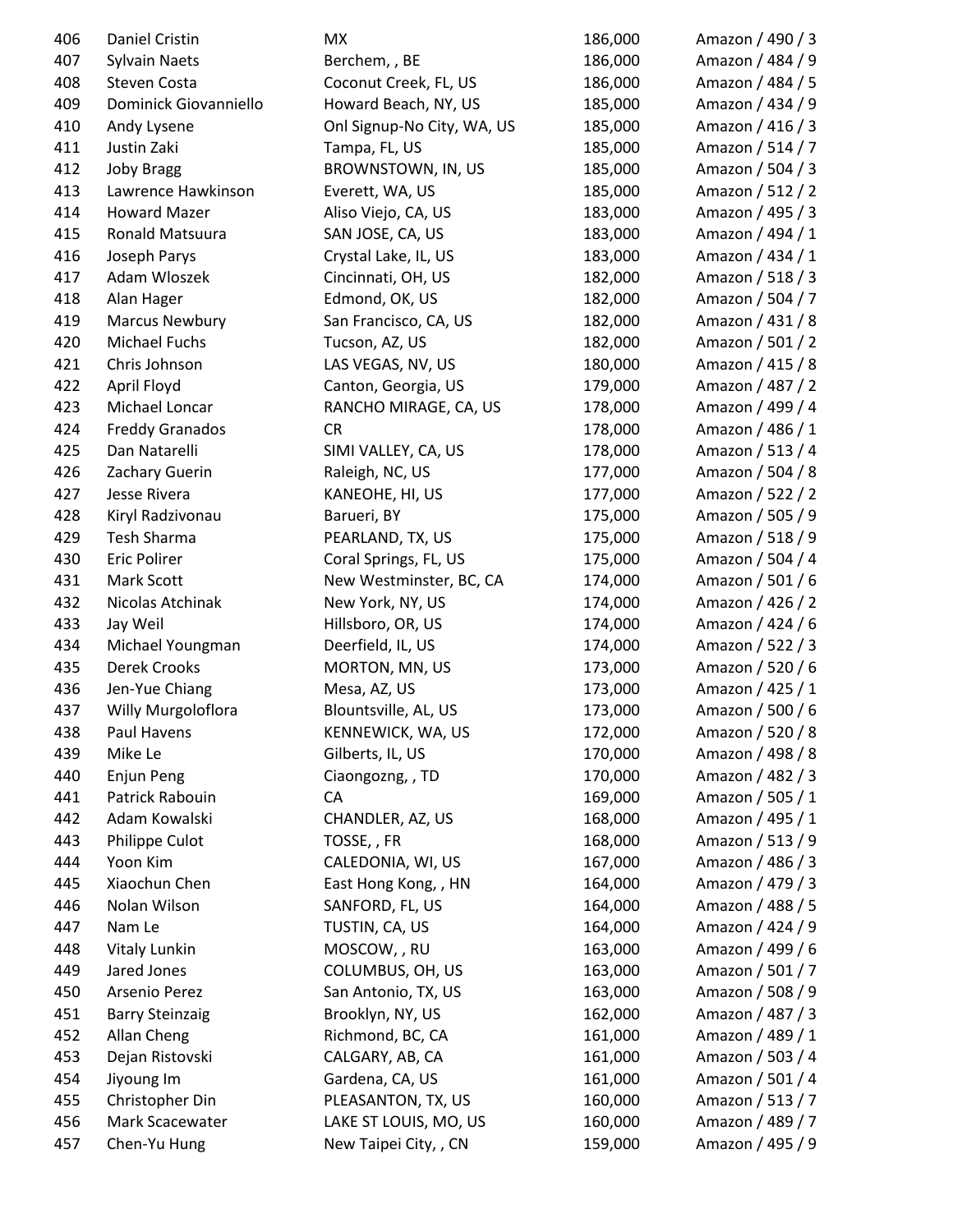| 458 | <b>Edwin Rustrian</b>     | Perris, CA, US             | 158,000 | Amazon / 521 / 9 |
|-----|---------------------------|----------------------------|---------|------------------|
| 459 | Jamie Geraghty            | Peterhead, , GB            | 158,000 | Amazon / 422 / 4 |
| 460 | <b>Constantine Vianos</b> | Lakewood, OH, US           | 158,000 | Amazon / 492 / 5 |
| 461 | Jeremy Schoenberg         | Onl Signup-No City, OR, US | 158,000 | Amazon / 482 / 4 |
| 462 | Chad Hanely               | Genoa, OH, US              | 157,000 | Amazon / 414 / 2 |
| 463 | Nicholas Lanzi            | RALEIGH, NC, US            | 156,000 | Amazon / 427 / 7 |
| 464 | Tomy Simoniankordolia     | Victoria, BC, CA           | 156,000 | Amazon / 423 / 2 |
| 465 | Evgeny Urubkov            | Lexington, KY, US          | 156,000 | Amazon / 500 / 7 |
| 466 | Matthew Graham            | HUNTINGTON, WV, US         | 156,000 | Amazon / 422 / 2 |
| 467 | Irina Gumennik            | MA, US                     | 156,000 | Amazon / 492 / 7 |
| 468 | Phil Hernz                | Plantation, FL, US         | 155,000 | Amazon / 413 / 3 |
| 469 | Christian Ahl             | DE                         | 154,000 | Amazon / 431 / 2 |
| 470 | Sergio Martus             | Chino Hills, CA, US        | 152,000 | Amazon / 490 / 8 |
| 471 | Uwe Matthias              | Wuppertal, , DE            | 151,000 | Amazon / 507 / 5 |
| 472 | Jason Scott               | Portsmouth, NH, US         | 149,000 | Amazon / 486 / 7 |
| 473 | Bryan Roeben              | Mesa, AZ, US               | 148,000 | Amazon / 491 / 1 |
| 474 | Peng Cheng                | CAMPBELL, CA, US           | 147,000 | Amazon / 484 / 1 |
| 475 | Luis Tejada               | Ptorontt,, CL              | 146,000 | Amazon / 495 / 5 |
| 476 | Corey Hochman             | PHOENIX, AZ, US            | 146,000 | Amazon / 480 / 2 |
| 477 | <b>Richard Behling</b>    | DE                         | 146,000 | Amazon / 416 / 4 |
| 478 | Michael Kaczmarek         | Greenville, SC, US         | 145,000 | Amazon / 423 / 8 |
| 479 | Chenry Chan               | Fremont, CA, US            | 144,000 | Amazon / 516 / 8 |
| 480 | Gab Kim                   | Kyonggi Do, , KR           | 144,000 | Amazon / 518 / 8 |
| 481 | Fabrizio Zucca            | Selargius, , IT            | 144,000 | Amazon / 521 / 8 |
| 482 | Ricardo Barros            | Londerzeel,, PT            | 143,000 | Amazon / 497 / 4 |
| 483 | Eric Waldron              | Onl Signup-No City, SD, US | 142,000 | Amazon / 510 / 4 |
| 484 | Brendan Sheehan           | WOODBURY, NY, US           | 142,000 | Amazon / 508 / 1 |
| 485 | Georgene Farmer           | Ashland, OR, US            | 141,000 | Amazon / 481 / 3 |
| 486 | Peter Lynn                | Olympia, WA, US            | 141,000 | Amazon / 505 / 2 |
| 487 | Larry Thomson             | Smyrna, TN, US             | 140,000 | Amazon / 416 / 8 |
| 488 | Jason Oloughlin           | Sarasota, FL, US           | 139,000 | Amazon / 493 / 7 |
| 489 | <b>Edgar Contreras</b>    | Corona, CA, US             | 138,000 | Amazon / 494 / 8 |
| 490 | Sebastian Dornbracht      | Dortmund, , DE             | 138,000 | Amazon / 479 / 9 |
| 491 | <b>Anthony Dalpra</b>     | STONEY CREEK, CA, CA       | 138,000 | Amazon / 479 / 4 |
| 492 | Tan Nguyen                | Grovetown, GA, US          | 137,000 | Amazon / 425 / 8 |
| 493 | Phillip Hui               | San Antonio, TX, US        | 135,000 | Amazon / 520 / 1 |
| 494 | Marek Jaros               | Des Allemands, LA, US      | 135,000 | Amazon / 418 / 8 |
| 495 | <b>Erik Frew</b>          | Onl Signup-No City, AK, US | 135,000 | Amazon / 498 / 1 |
| 496 | Casey Cavanaugh           | OMAHA, NE, US              | 134,000 | Amazon / 480 / 6 |
| 497 | <b>Cameron Lemmons</b>    | CASTRO VALLEY, CA, US      | 133,000 | Amazon / 484 / 3 |
| 498 | Weituoxin Wu              | Edmonton, AB, CA           | 132,000 | Amazon / 498 / 5 |
| 499 | John Ohradzansky          | Avon Lake, OH, US          | 132,000 | Amazon / 417 / 9 |
| 500 | John Taylor               | Las Cruces, NM, US         | 132,000 | Amazon / 413 / 9 |
| 501 | <b>Edward McAfoose</b>    | FAIRVIEW HEIGHTS, IL, US   | 131,000 | Amazon / 513 / 3 |
| 502 | Mark Sanchez              | DENVER, CO, US             | 131,000 | Amazon / 424 / 8 |
| 503 | <b>Justin Harvell</b>     | Nashville, TN, US          | 130,000 | Amazon / 426 / 9 |
| 504 | Lee Markholt              | EATONVILLE, WA, US         | 130,000 | Amazon / 505 / 3 |
| 505 | Keith Correll             | GREENWOOD, IN, US          | 129,000 | Amazon / 425 / 9 |
| 506 | Corey Ireland             | Las Vegas, NV, US          | 129,000 | Amazon / 510 / 5 |
| 507 | Reben Rivera Aguilar      | Juarez,, US                | 127,000 | Amazon / 435 / 7 |
| 508 | <b>Brian McKinney</b>     | GALLUP, NM, US             | 126,000 | Amazon / 505 / 5 |
| 509 | Richard Rossi             | Essex, Connecticut, US     | 125,000 | Amazon / 430 / 8 |
|     |                           |                            |         |                  |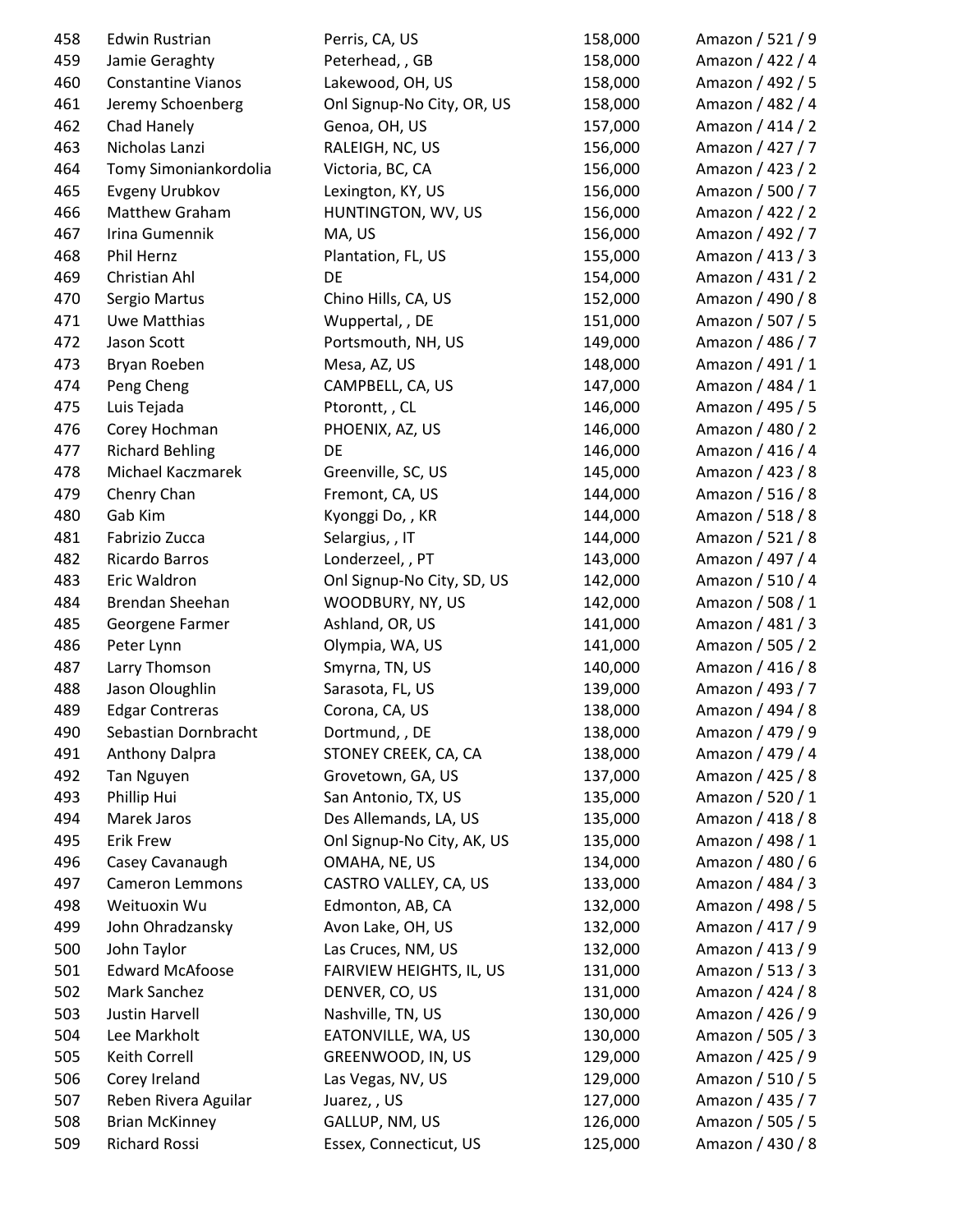| 510        | Francois Zayas           | Miami Springs, FL, US      | 125,000 | Amazon / 515 / 6 |
|------------|--------------------------|----------------------------|---------|------------------|
| 511        | <b>Thomas Gugerbauer</b> | AT                         | 125,000 | Amazon / 494 / 2 |
| 512        | <b>David Stearns</b>     | Grove Beach, CA, US        | 124,000 | Amazon / 508 / 5 |
| 513        | <b>William Derrick</b>   | Tucson, AZ, US             | 121,000 | Amazon / 435 / 8 |
| 514        | <b>Robert Manley</b>     | FORT WORTH, TX, US         | 121,000 | Amazon / 503 / 7 |
| 515        | George Alex              | Boston, MA, US             | 120,000 | Amazon / 496 / 4 |
| 516        | Joey Weissman            | <b>BOCA RATON, FL, US</b>  | 120,000 | Amazon / 435 / 5 |
| 517        | Nissim Gozlan            | Plantation, FL, US         | 119,000 | Amazon / 432 / 1 |
| 518        | <b>Bryden Baxter</b>     | Las Vegas, NV, US          | 119,000 | Amazon / 415 / 7 |
| 519        | Alexander Haro           | CLAREMONT, CA, US          | 117,000 | Amazon / 414 / 3 |
| 520        | Nathan Blair             | New Albany, IN, US         | 116,000 | Amazon / 521 / 3 |
| 521        | Nathan Russler           | JACKSON, MI, US            | 116,000 | Amazon / 421 / 6 |
| 522        | Hugo Meyer               | San Pedro, , BE            | 115,000 | Amazon / 495 / 2 |
| 523        | Eun Jun Jung             | Seoul, , KR                | 115,000 | Amazon / 493 / 5 |
| 524        | <b>Ronald McGinnity</b>  | Kingston, MA, US           | 114,000 | Amazon / 482 / 6 |
| 525        | Mark Dufner              | Crookston, MN, US          | 114,000 | Amazon / 431 / 5 |
| 526        | Daniel Orgil             | Staten Island, NY, US      | 113,000 | Amazon / 506 / 2 |
| 527        | Jan Jansma               | Spijkenisse, , NR          | 111,000 | Amazon / 488 / 1 |
| 528        | <b>Terry Wheeler</b>     | <b>GRANITE BAY, CA, US</b> | 111,000 | Amazon / 509 / 6 |
| 529        | Babken Vardanyan         | GLENDALE, CA, US           | 110,000 | Amazon / 431 / 6 |
| 530        | Louis Defalco            | Reston, VA, US             | 110,000 | Amazon / 478 / 1 |
| 531        | <b>Tony Dong</b>         | Salina, KS, US             | 109,000 | Amazon / 494 / 3 |
| 532        | Foo Yong Cheong          | Singapore, , SG            | 108,000 | Amazon / 500 / 1 |
| 533        | Mitch Merritt            | Ponder, Texas, US          | 107,000 | Amazon / 521 / 4 |
| 534        | Jeremy Sanders           | Phenix City, AL, US        | 105,000 | Amazon / 486 / 2 |
| 535        | Ardit Bitincka           | Woodbridge, ON, CA         | 104,000 | Amazon / 506 / 8 |
| 536        | Shawn Bowen              | Orange Park, FL, US        | 104,000 | Amazon / 488 / 7 |
| 537        | Ramon Ramil              | MURRIETA, CA, US           | 102,000 | Amazon / 492 / 4 |
| 538        | Hamid Yasini             | Lorton, VA, US             | 101,000 | Amazon / 517 / 7 |
| 539        | <b>Richard Hasnip</b>    | GB                         | 100,026 | Amazon / 481 / 9 |
| 540        | <b>Richard Sheriff</b>   | Calgary, AB, CA            | 100,000 | Amazon / 490 / 9 |
| 541        | Stephen Schornstein      | BELLAIRE, TX, US           | 100,000 | Amazon / 427 / 9 |
|            | Serj Markarian           | <b>BURBANK, CA, US</b>     | 99,000  | Amazon / 427 / 5 |
| 542<br>543 | Paolo Brumat             | Torino, , IT               | 99,000  | Amazon / 498 / 2 |
| 544        | <b>Troy Clavel</b>       |                            |         | Amazon / 496 / 8 |
|            | James Callanan           | Sioux Falls, SD, US        | 99,000  | Amazon / 504 / 5 |
| 545        |                          | Boulder, CO, US            | 98,000  |                  |
| 546        | Joshua Sepulveda         | Pomona, CA, US             | 97,000  | Amazon / 424 / 5 |
| 547        | Robert Greeson           | Onl Signup-No City, CA, US | 96,000  | Amazon / 506 / 7 |
| 548        | Jeffrey Keller           | Crossnore, NC, US          | 96,000  | Amazon / 484 / 4 |
| 549        | Jerry Lockwood           | Grand Junction, CO, US     | 95,000  | Amazon / 514 / 9 |
| 550        | Robbie Betancourt        | HUMBLE, TX, US             | 94,000  | Amazon / 510 / 9 |
| 551        | <b>Charles Mitchell</b>  | ORLANDO, FL, US            | 92,000  | Amazon / 521 / 7 |
| 552        | Jon Letzkus              | Bloomington, IL, US        | 90,000  | Amazon / 513 / 5 |
| 553        | David Butler             | Las Vegas, NV, US          | 90,000  | Amazon / 497 / 6 |
| 554        | David Peay               | HARRISBURG, NC, US         | 88,000  | Amazon / 490 / 6 |
| 555        | Matthew Zimmerman        | Charleston, SC, US         | 86,000  | Amazon / 515 / 8 |
| 556        | <b>Tony Truong</b>       | Prescott Valley, AZ, US    | 84,000  | Amazon / 511 / 8 |
| 557        | Dale Michael             | LA QUINTA, CA, US          | 84,000  | Amazon / 501 / 9 |
| 558        | Peter Bozek              | Onl Signup-No City, FL, US | 83,000  | Amazon / 500 / 8 |
| 559        | Jean-Francoi Dion        | MONTREAL, , CA             | 82,000  | Amazon / 521 / 1 |
| 560        | Justin Hendrickson       | Rancho Cordova, CA, US     | 78,000  | Amazon / 485 / 4 |
| 561        | Omar Diaz                | Los Angeles, CA, US        | 78,000  | Amazon / 435 / 2 |